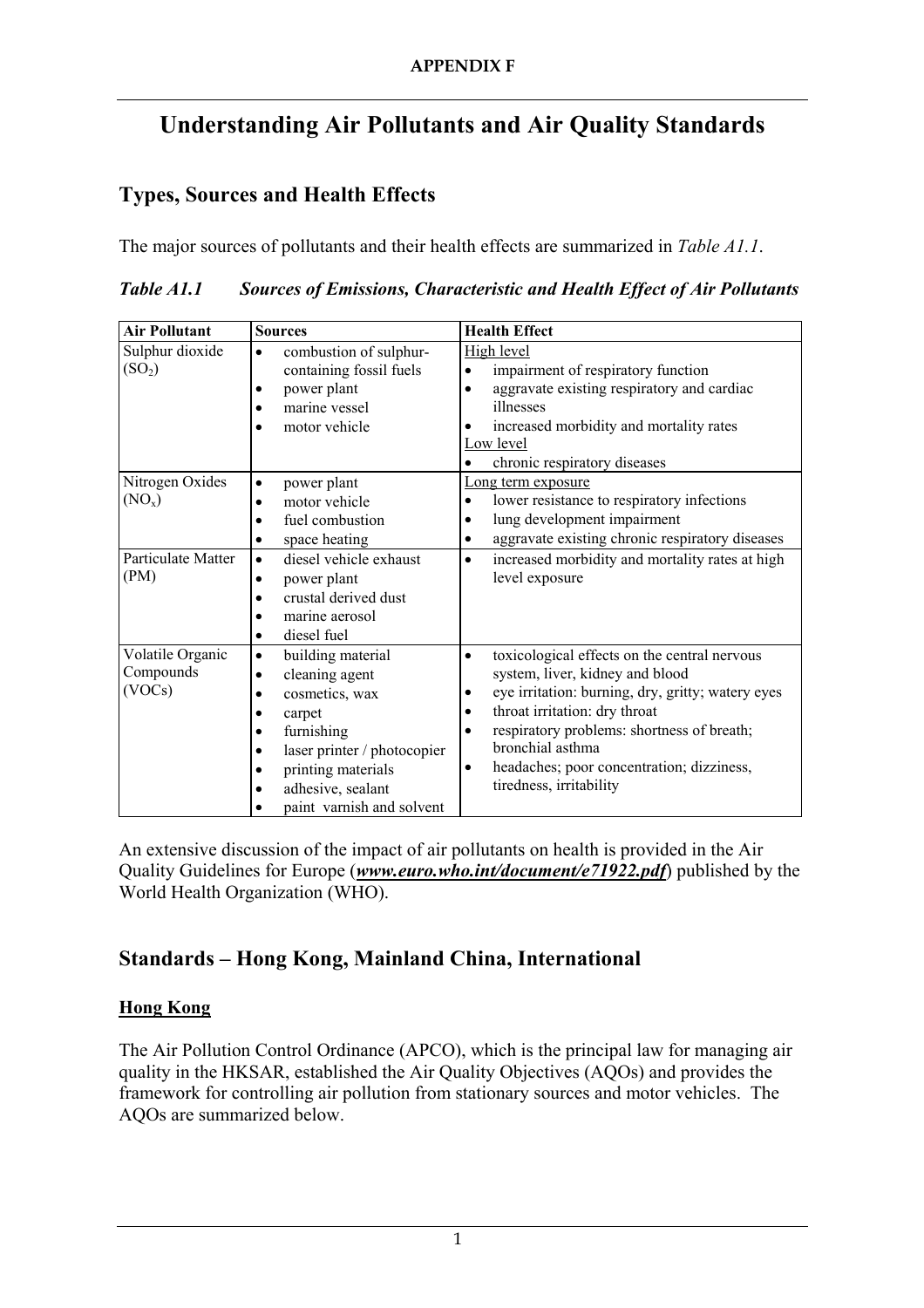| <b>Air Pollutant</b>                                                                                                                             | Concentration ( $\mu$ g m <sup>-3</sup> ) <sup>(a)</sup> |              |                |                         |                            |
|--------------------------------------------------------------------------------------------------------------------------------------------------|----------------------------------------------------------|--------------|----------------|-------------------------|----------------------------|
|                                                                                                                                                  | 1 hour $(b)$                                             | 8 hour $(c)$ | 24 hours $(c)$ | 3 months $\overline{d}$ | 1 year $\overline{^{(d)}}$ |
| Sulphur dioxide $(SO2)$                                                                                                                          | 800                                                      |              | 350            |                         | 80                         |
| Total suspended particulates (TSP)                                                                                                               |                                                          |              | 260            |                         | 80                         |
| Respirable suspended particulates (RSP) <sup>(e)</sup>                                                                                           |                                                          |              | 180            |                         | 55                         |
| Nitrogen dioxide $(NO2)$                                                                                                                         | 300                                                      |              | 150            |                         | 80                         |
| Carbon monoxide (CO)                                                                                                                             | 30,000                                                   | 10,000       |                |                         |                            |
| Photochemical oxidants<br>(as Ozone $O_3$ ) <sup>(f)</sup>                                                                                       | 240                                                      |              |                |                         |                            |
| Lead (Pb)                                                                                                                                        |                                                          |              |                | 1.5                     |                            |
| Notes:                                                                                                                                           |                                                          |              |                |                         |                            |
| Measured at 298K (25°C) and 101.325 kPa (1 atmosphere)<br>(a)                                                                                    |                                                          |              |                |                         |                            |
| Not to be exceeded more than three times per year<br>(b)                                                                                         |                                                          |              |                |                         |                            |
| (c)<br>Not to be exceeded more than once per year                                                                                                |                                                          |              |                |                         |                            |
| (d)<br>Arithmetic means                                                                                                                          |                                                          |              |                |                         |                            |
| Respirable suspended particulates means suspended particulates in air with a nominal aerodynamic diameter of 10<br>(e)<br>micrometers or smaller |                                                          |              |                |                         |                            |
| Photochemical oxidants are determined by measurement of ozone only<br>(f)                                                                        |                                                          |              |                |                         |                            |
|                                                                                                                                                  |                                                          |              |                |                         |                            |

## *Table A2.1 Hong Kong Air Quality Objectives*

*Indoor Air Quality Standards* 

To improve indoor air quality (IAQ) and promote public awareness, the HKSAR Government has implemented an IAQ Management Program. One of the core tasks of the program is to launch a voluntary IAQ Certification Scheme for offices and public places. Indoor Air Quality Objectives (*Table A2.2*) have been recommended to minimize the impact on health and to promote the comfort and well-being of all building occupants. A set of 2-level IAQ Objectives has been established to act as the benchmark for evaluating and assessing indoor air quality.

| Parameter                                             | Unit                    | <b>Excellent Class<sup>(a)</sup></b> | Good Class <sup>(a)</sup> |
|-------------------------------------------------------|-------------------------|--------------------------------------|---------------------------|
| Room Temperature                                      | $\rm ^{\circ}C$         | 20 to $< 25.5$                       | < 25.5                    |
| <b>Relative Humidity</b>                              | $\%$                    | 40 to $< 70$                         | < 70                      |
| Air Movement                                          | m/s                     | ${}_{0.2}$                           | ${}_{0.3}$                |
| Carbon Dioxide $(CO2)$                                | ppmy                    | ${}_{<800}$                          | ${}< 1000$                |
| Carbon Monoxide (CO)                                  | $\mu$ g/m <sup>3</sup>  | < 2,000                              | ${}< 10,000$              |
| Respirable Suspended Particulates (PM <sub>10</sub> ) | $\mu$ g/m <sup>3</sup>  | < 20                                 | < 180                     |
| Nitrogen Dioxide $(NO2)$                              | $\mu$ g/m <sup>3</sup>  | < 40                                 | < 150                     |
| Ozone $(O_3)$                                         | $\mu$ g/m <sup>3</sup>  | < 50                                 | < 120                     |
| Formaldehyde (HCHO)                                   | $\mu$ g /m <sup>3</sup> | $<$ 30                               | ${}< 100$                 |
| Total Volatile Organic Compounds (TVOC)               | $\mu$ g/m <sup>3</sup>  | < 200                                | <600                      |
| Radon (Rn)                                            | $Bq/m^3$                | < 150                                | < 200                     |
| Airborne Bacteria                                     | $cfu/m^3$               | < 500                                | ${}< 1000$                |
| Note:                                                 |                         |                                      |                           |
| (a) 8-hour average                                    |                         |                                      |                           |

**"Excellent" Class** represents an excellent IAQ that a modern and comfortable building should have.

**"Good" Class** represents the IAQ that provides protection to the public at large, including the young and the aged.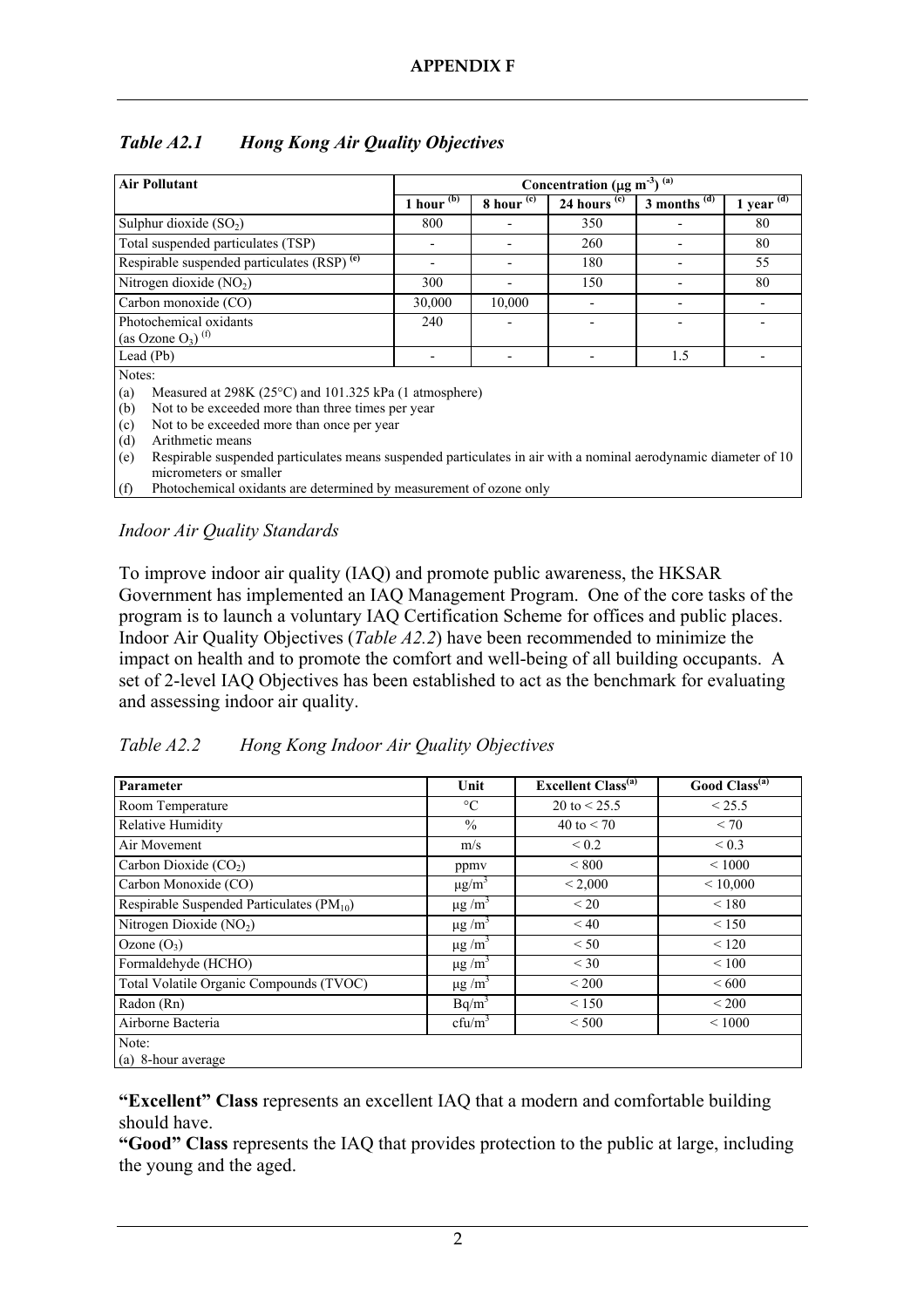More details can be found in the "*Guidance Notes for the Management of Indoor Air Quality*" ( www.iaq.gov.hk/cert/doc/GN-eng.pdf) published by the *Indoor Air Quality Management Group of the HKSAR Government*. Details of the IAQ Certification Scheme can be found in the "*A Guide on Indoor Air Quality Certification Scheme for Offices and Public Places*" ( *www.iaq.gov.hk/cert/doc/CertGuide-eng.pdf).*

*Guidelines on Air Pollution Control for Major Polluting Operations* 

The HKSAR *Environmental Protection Department* (EPD) published a set of guidance note on Best Practicable Means (BPM) for 27 specified processes to control air emissions *(www.epd.gov.hk/epd/english/environmentinhk/air/guide\_ref/guide\_best\_pract.html).* 

# **Mainland China**

*Ambient Air Quality Standards and Emissions Standards* 

China's State Environment Protection Agency (SEPA) promulgated an *Ambient Air Quality Standard (GB 3095- 1996)* and established three levels of standards based on three types of land usage. The concentrations of air pollutants should comply with the ambient air quality standards at the boundary of the site.

*( www.ep.net.cn/cgi-bin/dbbz/doc.cgi?id=12) ( www.ep.net.cn/cgi-bin/dbbz/doc.cgi?id=12 ) (www.ep.net.cn/cgi-bin/dbbz/doc.cgi?id=70 )* 

In addition, SEPA established an *Integrated Emissions Standard of Air Pollutants (GB 16297-1996)* to control the air emissions from stacks. Industries with stack emissions are required to meet this integrated emissions standard. Three levels of emissions limits and allowable concentrations of 33 types of air pollutants have been established based on the age of the industrial facility and the location of the emissions sources. *( www.ep.net.cn/cgi-bin/dbbz/doc.cgi?id=30)* 

Separate emissions standards for thermal power plants, boilers and industrial kilns and furnaces have also been stipulated by SEPA.

Thermal Power Plants (GB 13223-2003) *www.ep.net.cn/ut/bz/pdf/hdc.pdf* 

Boilers (Coal-fired, oil-fired & gas-fired) (GB 13271-2001) *www.ep.net.cn/ut/bz/pdf/381-1.pdf* 

Industrial Kilns and Furnaces *www.ep.net.cn/cgi-bin/dbbz/doc.cgi?id=102* 

*Indoor Air Quality Standards* 

SEPA developed a set of indoor air quality standards ( www.ep.net.cn/ut/bz/pdf/735-1.pdf) for residential developments and offices, which include: